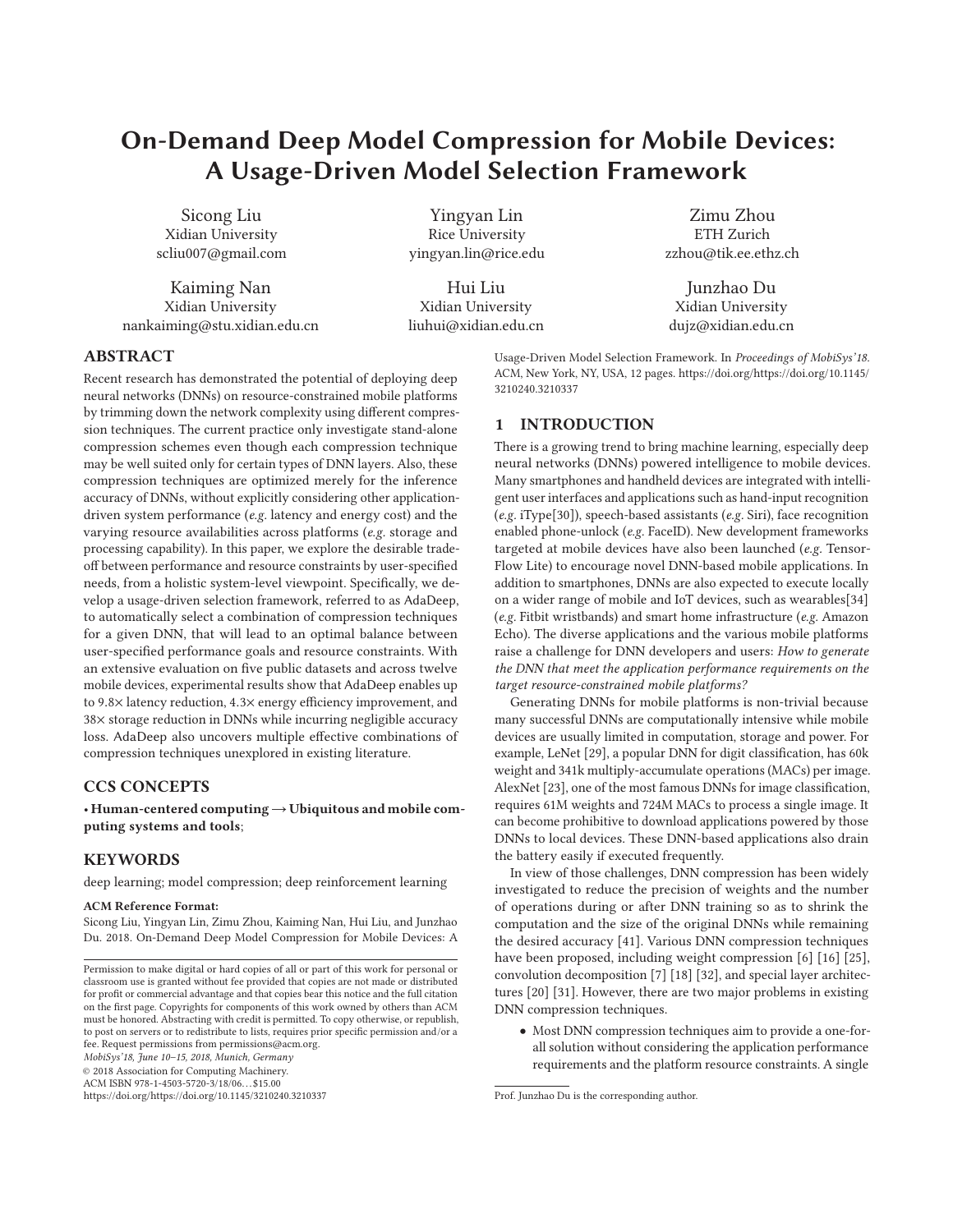compression technique may not suffice to meet the diverse user demands on the generated DNNs. DNN compression techniques should be selected on-demand, i.e., adapt to the requirements and constraints on accuracy, latency, storage, and energy imposed by developers and the target platform.

• Most combinations of DNN compression techniques are manually selected while the selection criteria remain a black-box to end developers. An automatic compression framework that allow user-defined criteria will benefit the development of DNN-powered mobile applications.

In this paper, we propose AdaDeep, a framework that automatically selects a combination of DNN compression techniques to adapt to user-specified performance requirements and platformimposed resource constraints on accuracy, latency, storage and energy consumption. We define DNN compression techniques as a new high-level hyper-parameter of DNNs. To model various user demands, we formulate the tuning of DNN compression as a constrained hyperparameter optimization problem. Due to the large numbers of combinations of DNN compression techniques and the varying resource constraints, it is intractable to obtain a closedform solution to the optimization problem. Inspired by the emerging trend to automate the engineering process of deep model architectures [50] [51], AdaDeep designs a reinforcement learning based optimizer to automatically and effectively solve the constrained optimization problem. We implement AdaDeep with TensorFlow [14] and evaluate its performance over five different public benchmark datasets for DNNs on twelve different mobile devices. Evaluations show that AdaDeep enables a reduction of 2.1<sup>×</sup> - 38<sup>×</sup> in storage, 1.1×- 19.8× in latency, 1.5×- 4.3× in energy consumption, and 1.1×- 9.8 $\times$  in computational cost, with a negligible accuracy loss (< 2.1%) for various datasets, tasks, and mobile platforms.

The main contributions of this work are summarized as follows.

- To the best of our knowledge, this is the first work that integrates DNN compression into a hyperparameter tuning framework that aims to balance multiple user-defined requirements and platform resource requirements.
- We propose a reinforcement learning based optimizer to automatically select the best combination of DNN compression techniques. AdaDeep extends the automation of deep model architecture tuning to include DNN compression.
- Experiments show that the DNNs generated by AdaDeep achieve comparable performance to existing compression techniques under various user demands (datasets, tasks, and mobile platforms). AdaDeep also uncovers some combinations of compression techniques suitable for mobile platforms that have not been proposed in previous DNN compression works [6][20][31].

In the rest of this paper, we present an overview of AdaDeep in Section 2, formulate the user demands in terms of different metrics in Section 3, present the automatic optimizer in Section 4, and evaluate the performance of AdaDeep in Section 5. Finally we review related work in Section 6 and conclude this work in Section 7.

### **2 OVERVIEW**

This section presents an overview of AdaDeep. From a systemlevel viewpoint, AdaDeep automatically generates the most suitable



optimizer

**Figure 1: Block diagram of** AdaDeep**. Users** *e.g.* **DNN application developers, submit their system performance requirements and the resource constraints of the target platform to** AdaDeep**. Then** AdaDeep **automatically generates a DNN that balances these requirements and constraints.**

compressed DNNs that meet the performance requirements and resource constraints imposed by end developers and the target mobile or embedded platforms.

AdaDeep consists of three functional blocks: DNN initialization, user demand formulation, and on-demand optimization (see Figure 1). The DNN initialization block selects an initial DNN model for the on-demand optimization block from a pool of state-of-the-art DNN models (see Section 5.1). The user demand formulation block calculates performance and resource constraints imposed by users (see Section 3), which are then input into the on-demand optimization block as the optimization goals and constraints. The on-demand optimization block takes the initial DNN model and the optimization constraints to automatically search for an optimal combination of DNN compression techniques that maximizes the system performance while satisfying the resource constraints (see Section 4).

Mathematically, AdaDeep aims to solve the following constrained optimization problem.

$$
\underset{J_s \in J_{all}}{\operatorname{argmax}} \quad \mu_1 N(A - A_{min}) + \mu_2 N(E_{max} - E)
$$
\n
$$
\text{s.t.} \quad T \le T_{bgt}, \ S \le S_{bgt}, \tag{1}
$$

where  $A$ ,  $E$ ,  $T$  and  $S$  denote the measured accuracy, energy cost, latency and storage of a given DNN running on a specific mobile platform. User demands are expressed as a set of constraints on accuracy, energy, latency and storage. Specifically,  $A_{min}$  and  $E_{max}$  are the minimal accuracy and maximal energy acceptable by the user. The two constraints are combined by coefficients  $\mu_1$  and  $\mu_2$ .  $N(x)$  is a normalization process, i.e.,  $N(x) = (x - x_{min})/(x_{max} - x_{min})$  to transform accuracy and energy to the same scale. We denote  $T_{bat}$ and  $S_{bqt}$  as the latency budget and the storage budget imposed by the target mobile platform. The accuracy  $A$ , energy cost  $E$ , latency  $T$  and storage  $S$  are determined by the DNN architecture as well as the target mobile platform. These variables can be tuned by applying different combinations of DNN compression techniques. The goal of AdaDeep is to select the best combination of compression techniques  $J_s$  from the set of all possible combinations  $J_{all}$  that satisfies the performance requirements and resource constraints.

We maximize the accuracy A because it is the most important performance metric for a DNN. We minimize E but only constrain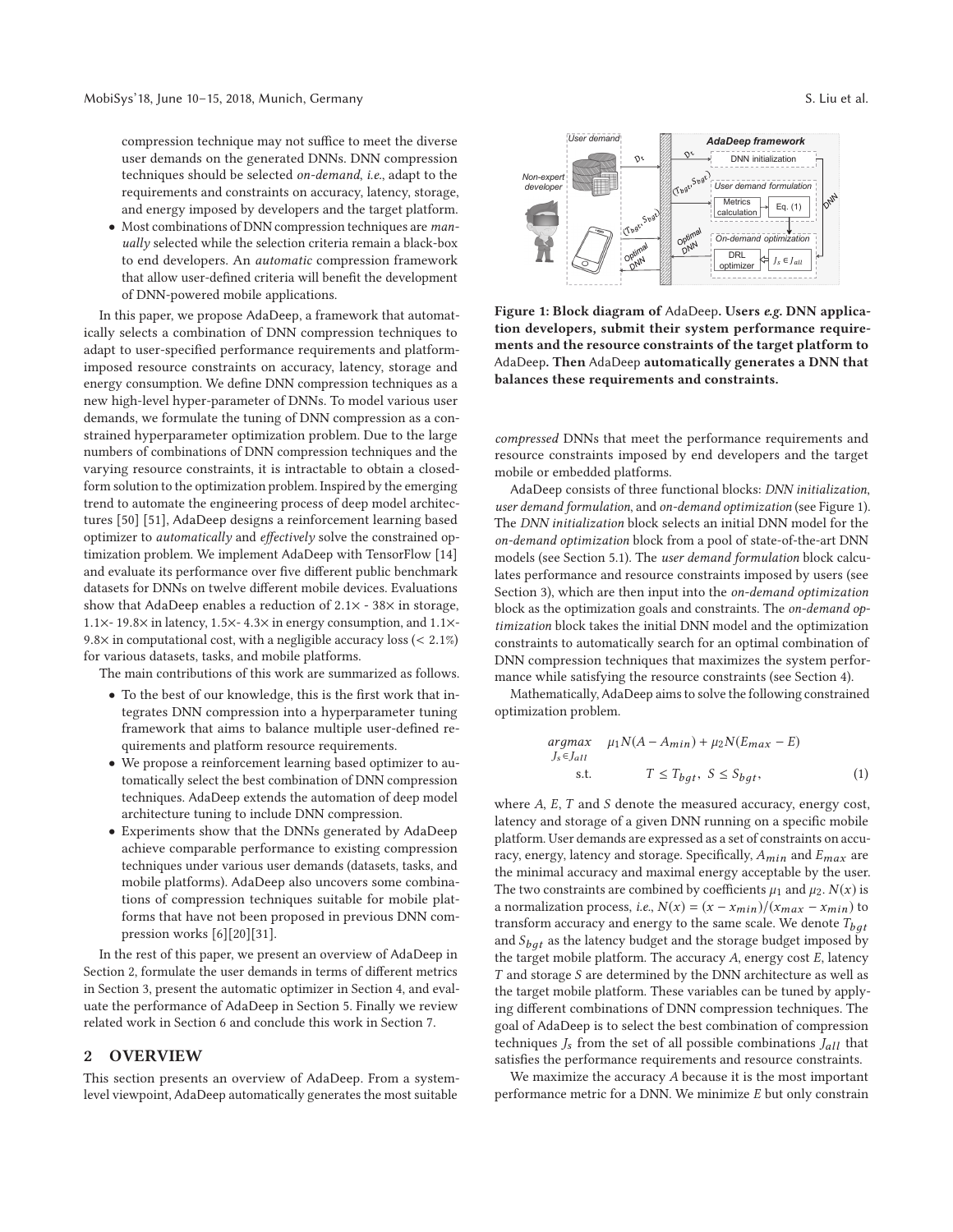On-Demand Deep Model Compression for Mobile Devices Mobistys' 18, June 10–15, 2018, Munich, Germany

S within a threshold because mobile devices are usually batterypowered and many applications require continuous inference from deep models. That is, energy effeciency is in general more important than storage for mobile applications. We do not minimize  $T$  but limit it within a threshold because the  $T$  of many DNNs is acceptable (in the order of millisecond [26]).

Technically, AdaDeep faces two challenges.

- $\bullet$  It is non-trivial to derive the accuracy A, energy cost E, latency  $T$  and storage  $S$  of a DNN. For example, there is still no universal consensus on the estimation models on energy consumption of DNNs on mobile devices. In Section 3, AdaDeep proposes a systematic way to calculate these variables and associates them to the parameters of a DNN and the given mobile platform. We apply the state-of-the-art estimation models and modify them to suite the software/hardware implementation considered in our work. Evaluations show that the models can achieve the same ranking as the measured one on the actual mobile device.
- It is intractable to obtain a closed-form solution to Eq.(1). AdaDeep employs deep reinforcement learning (DRL) based optimiation to solve the problem (see Section 4). Although reinforcement learning is a well-known optimization technique, its combination with deep learning (i.e., DRL) and its applications in automatic deep neural network architecture optimization is emerging [50]. We follow this trend and apply a novel DRL structure in the context of automatic DNN model compression for mobile devices.

#### **3 USER DEMAND FORMULATION**

This section describes how we formulate the user demand metrics, including accuracy  $A$ , energy cost  $E$ , latency  $T$  and storage  $S$ , in terms of DNN parameters and platform resource constraints. Such a systematic formulation enables AdaDeep to predict the most suitable compressed DNNs by user needs, before being deployed into various mobile devices.

**Accuracy** A**.** The inference accuracy is defined as

$$
A = prob(\hat{d}_i = d_i), i \in D_{mb} \tag{2}
$$

where  $\hat{d}_i$  and  $d_i$  denote the classifier decision and the true label, respectively, and  $D_{mb}$  stands for the sample set in the corresponding mini-batch.

**Storage** S**.** We calculate the storage needed to run a DNN using the total number of bits associated with weights and activations:

$$
S = S_f + S_p = |\mathcal{X}| B_a + |\mathcal{W}| B_w \tag{3}
$$

where  $S_f$  and  $S_p$  denote the storage requirement for the activations and weights,  $X$  and  $W$  are the index sets of all activations and weights in the network, and  $B_a$  and  $B_w$  denote the precision of activations and weights, respectively. For example,  $B_a = B_w = 32$ bits in TensorFlow [14].

**Computational Cost** C**.** We model the computational cost C of a DNN as the total number of multiply-accumulate (MAC) operations in the DNNs. For example, for a fixed-point convolution operation, the total number of MACs is a function of the weight and activation precision as well as the size of the involved weight and activation vectors [45].

**Latency** T. The inference latency of a DNN executed in mobile devices strongly depends on the system architecture and memory hierarchy of the given device. We referred to the latency model in [45] which has been verified in hardware implementations. Specifically, the latency  $T$  is derived from a synchronous dataflow model, and is a function of the batch size, the storage and processing capability of the deployed device, as well as the complexity of the algorithms, i.e., DNNs.

**Energy Consumption** E**.** The energy consumption of evaluating DNNs include computation cost  $E_c$  and memory access cost  $E_m$ . The former can be formulated as the total energy cost of the total MACs, i.e.,  $E_c = \varepsilon_1 C$ , where  $\varepsilon_1$  and C denote the energy cost per MAC operation and the total number of MACs, respectively. The latter depends on the storage scheme when executing DNNs on the given mobile device. We assume a memory scheme in which all the weights and activations are stored in a Cache and DRAM memory, respectively, as such a scheme has been shown to enable fast inference execution [8] [48][47]. Hence  $E$  can be modeled as:

$$
E = E_c + E_m = \varepsilon_1 C + \varepsilon_2 S_p + \varepsilon_3 S_f \tag{4}
$$

where  $\varepsilon_2$  and  $\varepsilon_3$  denote the energy cost per bit when accessing the Cache and DRAM memory, respectively. To obtain the energy consumption, we refer to a energy model from state-of-the-art hardware implementation of DNNs in [48], where the energy cost of accessing the Cache and DRAM memory normalized to that of a MAC operation is claimed to be 6 and 200, respectively. Accordingly:

$$
E = \varepsilon_1 \cdot C + 6 \cdot \varepsilon_1 \cdot S_p + 200 \cdot \varepsilon_1 \cdot S_f \tag{5}
$$

where  $\varepsilon_1$  is measured to be 52.8 pJ for mobile devices.

**Summary.** The user demand metrics (accuracy A, storage S, latency  $T$  and energy cost  $E$ ) can be formulated with parameters of DNNs (e.g. the number of MAC operations C, the index sets of all activations  $X$  and weights  $W$ ) and platform-dependent parameters (e.g. the energy cost per bit). The parameters of DNNs are tunable via various DNN compression techniques. Different mobile platforms may differ in platform parameters and resource constraints. Hence it is desirable to automatically select appropriate compression techniques to optimize the performance requirements and resource constraints for each application and mobile platform.

Note that it is difficult to precisely model certain user demand metrics e.g. energy consumption since they are tightly coupled with the underlying hardware and may change from device to device. However, the ranking of the estimated costs of the DNNs derived by the models above is consistent with the ranking of the actual costs of these DNNs measured on mobile devices. As will be introduced in the next section, the proposed AdaDeep framework is generic and more advanced metric estimation models can be easily integrated.

# **4 ON-DEMAND OPTIMIZATION USING DEEP REINFORCEMENT LEARNING**

We leverage deep reinforcement learning (DRL) to solve the optimization in Eq.(1). Specifically, a DQN is employed to learn the automatic agent for selection of hyper-parameters as well as compression techniques, to maximize the performance benefits (i.e., A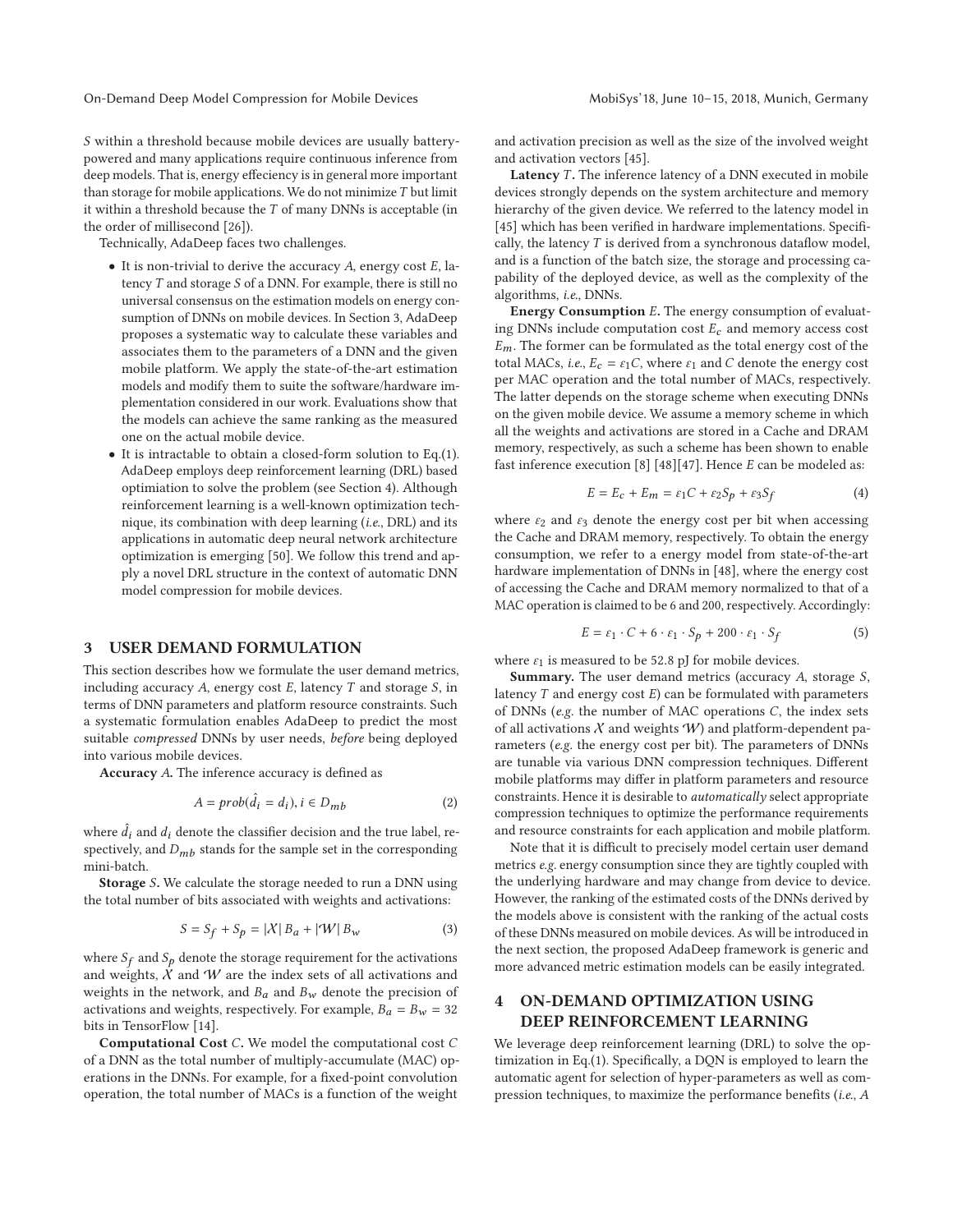and  $E$ ) while satisfying users' demands on the cost constraints (*i.e.*, S and T). Figure 2 shows the DRL optimizer designed for AdaDeep.



**Figure 2: The proposed DRL optimizer for Eq.(1). It takes performance requirements and cost constraints as input, automatically selects compression techniques as well as other hyperparamters, and outputs an optimally compressed neural network.** C**,** Mp **and** Q **stand for the conv layer, the maxpooling layer and the DQN based optimizer, respectively.**

## **4.1 Basics for DRL and DQN**

Reinforcement learning refers to a machine learning paradigm that learns an optimal policy, by trail and error, for sequential decision making problems [35]. The environment is typically formulated as a Markov decision process (MDP) and the reinforcement learning has been recently combined with deep learning, also known as deep reinforcement learning (DRL) to handle complex input, action and rewards to learn an agent.

In the literature of MDP and DRL, a policy  $\pi$  refers to a specific mapping from the *state o* to the *action a*. A reward function  $R(o, o', s)$ returns the gain when transitioning to state  $o'$  after taking action a in state o. Given a state o, an action a and a policy  $\pi$ , the actionvalue (a.k.a. the Q function) of the pair (o, a) under  $\pi$  is defined by the action-value, which defines the expected future discounted reward for taking action  $a$  in state  $o$  and then following policy  $\pi$ thereafter. A deep Q-network (DQN) iteratively improves its Qfunction estimate by taking actions in the environment, observing the reward and next state, and updating the estimate. DQN has the proven capability to find the optimal policy for any finite MDP [35]. Once a DQN is learned, the optimal policy for each state o can be decided by selecting  $a$  with the highest  $Q$ -value. Table 1 explains the contextual definitions of DQN terms in our compression problem.

We propose to adopt DQN for automatic DNN model compression in AdaDeep for the following reasons.

- DQN can implement automatic decision based on the dynamically detected performance and cost metrics.
- The DQN-controller, which is also a neural network architecture, is suited for the feed-forward and back-propagation when training the target regular DNN. The DQN's output is a decision signal that controls which compressed models are selected and combined. In other words, the regular DNN and the DQN can be trained jointly end-to-end [33].
- DRL is suited for non-linear and non-differentiable optimization. Also, within the framework of DQN, we can add some more new compression techniques by simply adding branch sub-networks (optional actions), and figure out the function of the complex optimization problem's input and results by the DQN mapping. Therefore a DQN-based optimizer provide both capability and flexibility in DNN compression.

To apply DQN in DNN compression, we need to (i) carefully design a reward function to utilize DQN to solve a constrained optimization problem; and (ii) design a DQN structure with tractable computation complexity. In this work we propose a novel DQN based optimizer for Eq.(1), which separates the reward of performance gain and constraint satisfaction into two streams by two parallel parts in the dueling DQN structure [46].

## **4.2 Design of Reward Function in AdaDeep**

To define the reward function  $R$  to optimize Eq.(1), a common approach is to use the Lagrangian Multiplier function [21] to first convert the constrained formulation into an unconstrained one:

$$
R = \left[\mu_1 Norm(A - A_{min}) + \mu_2 Norm(E_{max} - E) + \mu_3 Norm(T_{bgt} - \frac{C}{P}) + \mu_4 Norm(S_{Cache} - S_P)\right]
$$
\n(6)

where  $\mu_1$ ,  $\mu_2$ ,  $\mu_3$  and  $\mu_4$  are the Lagrangian multipliers. It merges the objective (e.g. accuracy, energy) and the constraint satisfaction (how well the latency and storage usages meet budget requirement). However, maximizing Eq.(6) rather than Eq.(1) can cause ambiguity, in the sense that the following two situations may lead to the same objective values and are thus indistinguishable: (i) poor accuracy and energy performance, with low latency/storage usage; and (ii) high accuracy and energy performance, with high latency/storage usage. Such ambiguity can easily result in a compressed DNN that exceeds the latency/storage usage defined by end developers.



**Figure 3: Architecture of dueling DQN adopted by** AdaDeep**. The rewards of performance gain** G **and constraint satisfaction** H **are separated to keep the computational load of the optimization tractable.**

To avoid such ambiguity, we define two loss functions for the objective gain and for the constraint satisfaction, respectively. We adopt a dueling DQN architecture [46], which separates the stateaction value function and the state-action advantage function (see Figure 3) into two parallel streams. The two stream share the convolutional (conv) layers with parameters  $\omega$  which learn the representations of state, but are followed by two separate columns to generate state-action objective gain value G with weight parameter  $\beta$ , and the state-action constraint satisfaction value H with weight parameter  $\eta$ , respectively. The two columns are then aggregated to output an single state-action value Q. We define a novel Q value:

$$
Q(o, a; \omega, \beta, \eta) = G(o, a; \omega, \beta) + H(o, a; \omega, \eta)
$$
\n(7)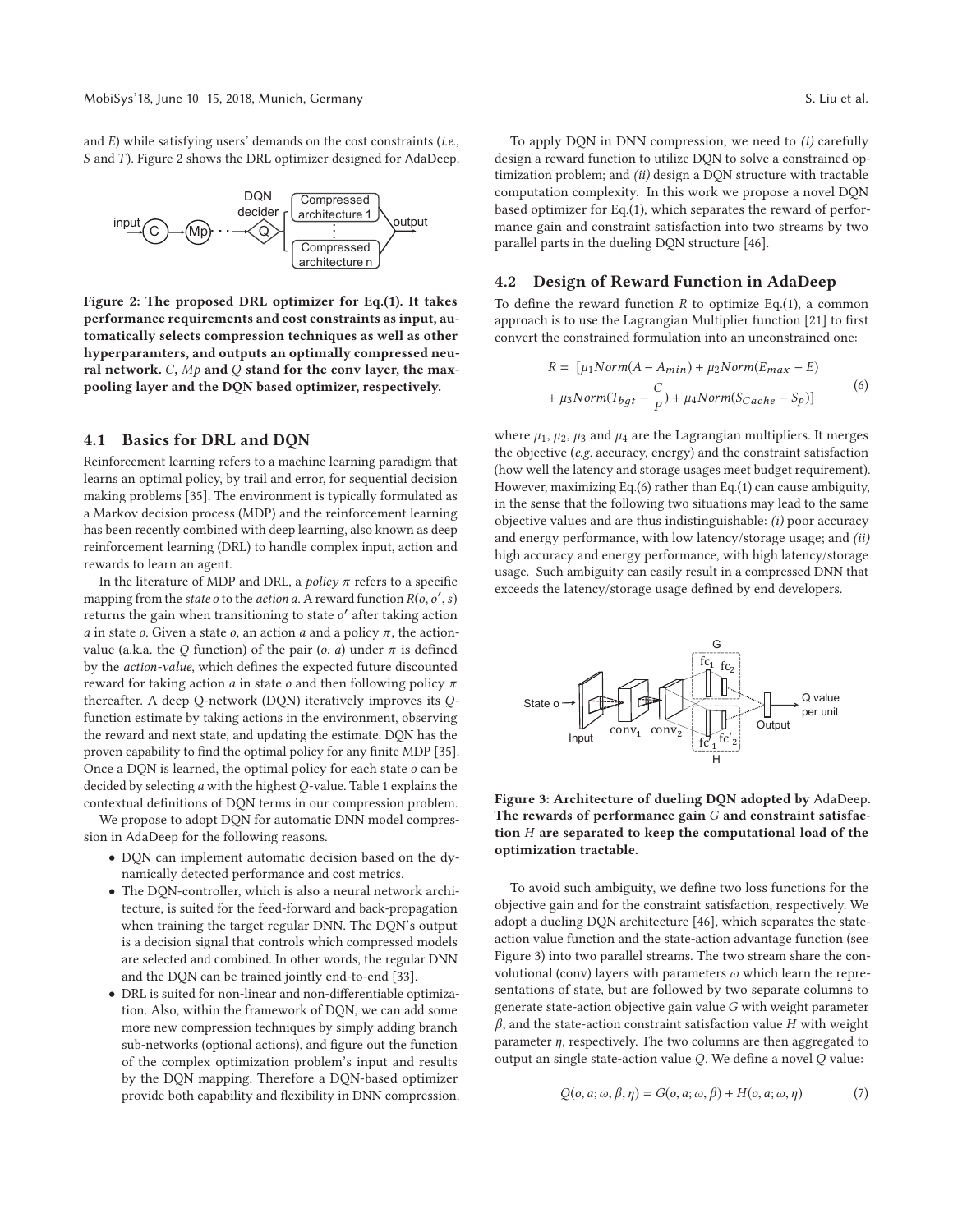**Table 1: DQN terms explained in the context of DNN compression.**

| <b>DON</b> Terms                 | <b>Contextual Meanings for DNN compression</b>                        |
|----------------------------------|-----------------------------------------------------------------------|
| State $o \sim Os$                | Input feature size to DRL                                             |
| Action $a \sim As$               | Selectable combinations of compression techniques                     |
| Reward function R                | Optimization gain $G$ & constraints satisfaction $H$                  |
| <i>Q</i> value = $\gamma \sum R$ | Potential optimization gain & constraints satisfaction                |
| Training loss function           | Difference between true $Q$ value with the estimated $Q$ value of DQN |

The network G and H comes with their corresponding reward functions  $R_1$  and  $R_2$ ,:

$$
R_1 = \mu_1 Norm(A - A_{min}) - \mu_2 Norm(E_{max} - E)
$$
  
\n
$$
R_2 = \mu_3 Norm(T_{bgt} - \frac{C}{P}) + \mu_4 Norm(S_{Cache} - S_p)
$$
\n(8)

After taking an action, we can observe the reward  $R_1$  for  $G$ , and  $R_2$ for H. Their interaction and balance guide the selection process.

| Algorithm 1: DRL Optimizer Algorithm                                                                                                        |
|---------------------------------------------------------------------------------------------------------------------------------------------|
| <b>Input:</b> $D_t$ , <i>Budgets</i> , $a \sim As$                                                                                          |
| Output: DNN <sub>optimal</sub>                                                                                                              |
| 1 Initialize $Os, As, DNN;$                                                                                                                 |
| Initialize DQN's predict Q with random $\omega$ , $\beta$ , $\eta$ ;<br>$\overline{2}$                                                      |
| Initialize DQN's target $\overline{Q}$ with weights $\overline{\omega}, \overline{\beta}, \overline{\eta}$ ;<br>3                           |
| for episode in range $(1000)$ do<br>$\overline{4}$                                                                                          |
| Select $a_t$ for $o_t$ by Q value ( $\epsilon$ – greedy) and observe $R_t$ ;<br>5                                                           |
| Store $(o_t, a_t, R_t, o_{t+1})$ in reply memory $\Lambda$ ;<br>6                                                                           |
| $Q_{tgt_i} = R1 + R2 + \gamma Q(o', argmaxQ(o', a'; \omega_i, \beta_i, \eta_i); \overline{\omega}, \overline{\beta}, \overline{\eta})$<br>7 |
| Perform greedy descent iteratively to tune DON's $\omega$ on<br>8                                                                           |
| loss of random mini-batches replay:                                                                                                         |
| $L(\omega) = \mathbb{E}_{(o, a, R, o') \sim \Lambda}(Q_{tgt_i} - Q(o_i, a_i; \omega_i, \beta_i, \eta_i))^2$ ; Every                         |
| <i>num</i> steps reset $Q_{tqt} = Q$ ;                                                                                                      |
| end<br>9                                                                                                                                    |

# **4.3 Design of DRL Optimizer in AdaDeep**

The proposed DRL optimizer based on DQN is outline in Algorithm 1. We select random action with probability  $\epsilon$  and select the action with largest Q value by  $1 - \epsilon$  probability ( $\epsilon = 0.001$  by default). To build a DQN with weight parameters  $\omega$ ,  $\beta$  and  $\eta$ , we optimize the following loss function at iteration *i* to update  $Q$ ( $o$ ,  $a$ ;  $\omega$ <sub>i</sub>,  $\beta$ <sub>i</sub>,  $\eta$ <sub>i</sub>).

$$
L(\omega_i) = \mathbb{E}_{(o,a,R,o') \sim \Lambda}[(Q_{tgt_i} - Q(o,a;\omega_i,\beta_i,\eta_i))^2]
$$
(9)

with the frozen  $Q$  value learned by target network [43]:

$$
Q_{tgt_i} = R_1 + R_2 + \gamma Q(o', \arg \max Q(o', a'; \omega_i, \beta_i, \eta_i); \overline{\omega}, \overline{\beta}, \overline{\eta})
$$
 (10)

We adopt the standard DQN training techniques [46] and use the update rule of SARSA [44] with the assumption that future rewards are discounted by a factor  $\gamma$  [35] of the default value 0.01. The DQN is further trained with random samples from reply memory  $\Lambda$  to increase the efficiency of experience replaying.

Note that since DRL-based optimization is still heuristic, the proposed optimizer in AdaDeep cannot theoretically guarantee a global optimal solution. However, as we will show in the evaluations, the DRL-based optimizer outperforms exhaustive or greedy approaches in terms of the performance of the compressed DNNs.

## **5 EVALUATION**

This section presents the evaluations of AdaDeep across various recognition tasks and mobile platforms.

#### **5.1 Experiment Setup**

We first present the settings for our evaluation.

**Implementation.** We implement AdaDeep with TensorFlow [14] in Python. The compressed DNNs generated by AdaDeep are then loaded into the target platforms and evaluated as Android projects executed in Java. Specifically, AdaDeep selects an initial DNN from a pool of three state-of-the-art DNN models, including LeNet [29], AlexNet [23], and VGG [37], according to the size of samples in  $D_t$ . For example, LeNet is selected when the sample size is smaller than 28×28, otherwise AlexNet or VGG is chosen. Standard training techniques, such as stochastic gradient descent (SGD) and Adam [22], are used to obtain weights for the DNNs.

**Evaluation applications and datasets.** To evaluate the performance of the proposed AdaDeep, five commonly used mobile applications are considered, for which the corresponding benchmark datasets are summarized in Table 2. Specifically, AdaDeep is evaluated for hand-written digit recognition  $(D_1: MNIST [28])$ , image classification ( $D_2$ : Cifar10 [24] and  $D_3$ : ImageNet [9]), audio sensing application  $(D_4:Ub)$ iSound [36]), and activity recognition  $(D_5: Har [42])$ . According to the sample size (see Table 2), LeNet [29] is selected as the initial DNN for  $D_1, D_2, D_4$  and  $D_5$ , while AlexNet [23] and VGG-16 [37] are chosen for  $D_3$ .

**Mobile platforms for evaluation.** We evaluate AdaDeep on twelve commonly used mobile platforms, including six smartphones, two wearable devices, two development boards and two smart home devices, which are equipped with varied processors, storage and battery capacity as elaborated in Table 3.

#### **5.2 Layer Compression Technique Benchmark**

In our experiment, the first step is to study the performance differences of the state-of-the-art DNN compression techniques in terms of user demand metrics, i.e., accuracy  $A$ , storage  $S$ , latency  $T$ , and energy cost E. The outcomes of this study indicates the need to suitably combine compression techniques for different user demands on performance and cost constraints, and will also serve as baselines for evaluating AdaDeep.

5.2.1 Benchmark Settings. We apply ten mainstream compression techniques from three categories, i.e., weight compression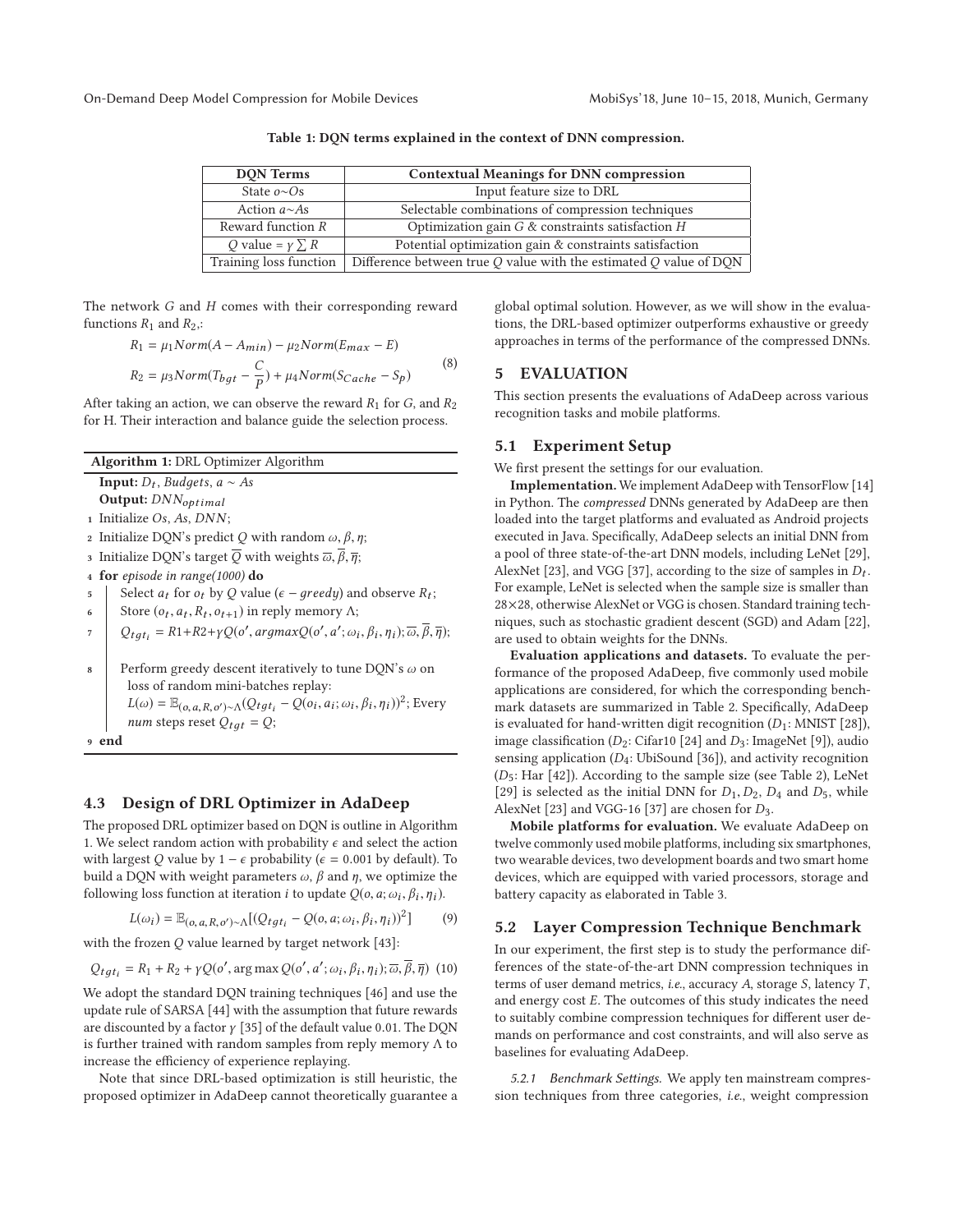| No.   | Task     | <b>Dataset</b> | Description                                              | <b>Input Size</b> |
|-------|----------|----------------|----------------------------------------------------------|-------------------|
| $D_1$ | Digit    | MNIST [28]     | 55,000 images, 10 classes                                | (28, 28, 1)       |
| $D_2$ | Image    | CIFAR-10 [24]  | $60,000$ images, 10 classes                              | (32, 32, 3),      |
| $D_3$ | Image    | ImageNet [9]   | a small version of ImageNet, 65,000 images, 5 classes    | (120, 120, 3)     |
| $D_4$ | Audio    | UbiSound [36]  | 7,500 audio clips in way, 9 classes                      | (40, 40, 1)       |
| $D_5$ | Activity | Har $[42]$     | 10,000 records of accelerometer and gyroscope, 7 classes | (33, 17, 1)       |

**Table 2: Summary of the applications and corresponding datasets for evaluating** AdaDeep**.**

**Table 3: Summary of the varied resource constraints of the mobile platforms for evaluating** AdaDeep**.**

| Type          | <b>Device</b>                 | <b>Processor</b>    | <b>DRAM</b> | Cache                         | <b>Battery</b> |  |
|---------------|-------------------------------|---------------------|-------------|-------------------------------|----------------|--|
|               | 1. Xiaomi Redmi 3S            | Oualcomm 430        | $3$ GB      | $L_2$ -Cache $(2 \text{ MB})$ | $4100$ mAh     |  |
|               | 2. Xiaomi Mi 5S               | Oualcomm B21        | 4 GB        | $L_2$ -Cache(1 MB)            | 3200 mAh       |  |
| <b>Smart</b>  | 3. Xiaomi Mi 6                | Oualcomm 835        | $6$ GB      | $L_2$ -Cache(2 MB)            | 3350 mAh       |  |
| phones        | 4. Huawei pra-al00            | HiSilicon kirin655  | 3GB         | $L_2$ -Cache $(2 \text{ MB})$ | 3000 mAh       |  |
|               | 5. Samsung note5              | samsung exynos7420  | $4$ GB      | $L_2$ -Cache $(2 \text{ MB})$ | 3000 mAh       |  |
|               | 6. HuaweiP9                   | HiSilicon kirin955  | $3$ GB      | $L_2$ -Cache $(4 \text{ MB})$ | 3000 mAh       |  |
| Wearable      | 7. Sony watch SW <sub>3</sub> | Ouad-core cortexA7  | 512 MB      | $L_2$ -Cache(1 MB)            | $420$ mAh      |  |
| devices       | 8. Huawei watchH2P            | Snapdragon wear2100 | 768 MB      | $L_2$ -Cache(1 MB)            | $420$ mAh      |  |
| <b>Boards</b> | 9. firefly-rk3999             | Duad-core cortexA72 | $2$ GB      | $L_2$ -Cache $(2 \text{ MB})$ | power-plug     |  |
|               | 10. firefly-rk3288            | Duad-core cortexA17 | $2$ GB      | $L_2$ -Cache(8 MB)            | power-plug     |  |
| <b>Smart</b>  | 11. Xiaomi box 3S             | Amlogic S905        | 2 GB        | $L_2$ -Cache(2 MB)            | power-plug     |  |
| home          | 12. Huawei box                | Hisilicon hi3798M   | $2$ GB      | $L_2$ -Cache(1 MB)            | power-plug     |  |

 $(W_{1f}, W_2, W_3, W_{1c})$ , convolution decomposition  $(C_1, C_2, C_3)$ , and special architecture layers  $(L_1, L_2, L_3)$ , to a 13-layer AlexNet (input, conv<sub>1</sub>, pool<sub>1</sub>, conv<sub>2</sub>, pool<sub>2</sub>, conv<sub>3</sub>, conv<sub>4</sub>, conv<sub>5</sub>, pool<sub>3</sub>, fc<sub>1</sub>, fc<sub>2</sub>, fc3 and output) [23] and compare their performance evaluated on CIFAR-10 dataset  $(D_2)$  [24] on a RedMi 3S smartphone (Device 1 in Table 3). The details of the compression techniques are as follows.

- $W_{1f}$ : insert a fully-connected (fc) layer between fc<sub>i</sub> and  $f_{\text{C}_{i+1}}$  layers using the singular value decomposition (SVD) based weight matrix factorization [25]. The number of neurons k in the inserted layer is set as  $k = m/12$ , where m is the number of neurons in  $fc_i$ .
- $W_2$ : insert a fc layer between fc<sub>i</sub> and fc<sub>(i+1)</sub> using sparsecoding, another matrix factorization method [6]. The k-basis dictionary used in  $W_2$  is set as  $k = m/6$ , where m is the number of neurons in  $fc_i$ .
- $W_3$ : prune fc<sub>1</sub> and fc<sub>2</sub> using the magnitude based weight pruning strategy proposed in [16]. It removes unimportant weights whose magnitudes are below a threshold (i.e., 0.001).
- $L_3$ : replace the traditional fc layers, fc<sub>i</sub> and fc<sub>i+1</sub>, with a global average pooling layer [31]. It generates one feature map for each category in the last conv layer. The feature map is then fed into the softmax layer.
- $W_{1c}$ : insert a conv layer between conv<sub>i</sub> and pool<sub>i</sub> using SVD based weight factorization [25]. The numbers of neurons  $k$ in the inserted layer by SVD is set as  $k = m/12$ , where m is the number of neurons in  $conv_i$ .
- $C_1$ : decompose conv<sub>i</sub> using convolution kernel sparse decomposition [32]. It replaces a conv layer using a two-stage decomposition based on principle component analysis.
- $C_2$ : decompose conv<sub>i</sub> with depth-wise separable convolution [18] and we set the width multiplier  $\alpha = 0.5$ . It is a key technique of Google's MobileNet [18], which decomposes the standard conv into a depth-wise convolution and a  $1 \times 1$ point-wise convolution.
- $C_3$ : decompose conv<sub>i</sub> using the sparse random technique [7] and we set the sparsity coefficient  $\theta = 0.75$ . The technique replaces the dense connections of a small number of channels with sparse connections between a large number of channels for convolutions. Different from  $C_2$ , it randomly applies dropout across spatial dimensions at conv layers.
- $L_1$ : replace conv<sub>i</sub> by a Fire layer [20]. A Fire layer is composed of a  $1 \times 1$  conv layer and a conv layer with a mix of  $1 \times 1$  and  $3 \times 3$  conv filters. It decreases the sizes of input channels and filters.
- $L_2$ : replace conv<sub>i</sub> by a micro multi-layer perceptron embedded with multiple small kernel conv layers (Mlpconv) [31]. It approximates a nonlinear function to enhance the abstraction of conv layers with small (e.g.  $1 \times 1$ ) conv filters.

The parameters (i.e., k in  $W_{1f}$ ,  $W_{1c}$  and  $W_2$ , the depth multiplier  $\alpha$  in  $C_2$ , the sparse random multiplier  $\theta$  in  $C_3$ ) are empirically optimized by comparing the performance improvement on the layer where the compression technique is applied.

As shown in Figure 4, compression techniques  $W_{1f}$ ,  $W_2$ ,  $W_3$  and  $L_3$  can be applied to the fc layers (fc<sub>1</sub>, fc<sub>2</sub> and fc<sub>3</sub>), while  $W_{1c}$ ,  $C_1$ ,  $C_2$ ,  $C_3$ ,  $L_1$  and  $L_2$  are employed to compress the conv layers (conv<sub>2</sub>, conv<sub>3</sub>, conv<sub>4</sub> and conv<sub>5</sub>). For each layer compression technique, we load the compressed DNN on Device 1 to process the test data 10 times, and obtain the mean and variance of the inference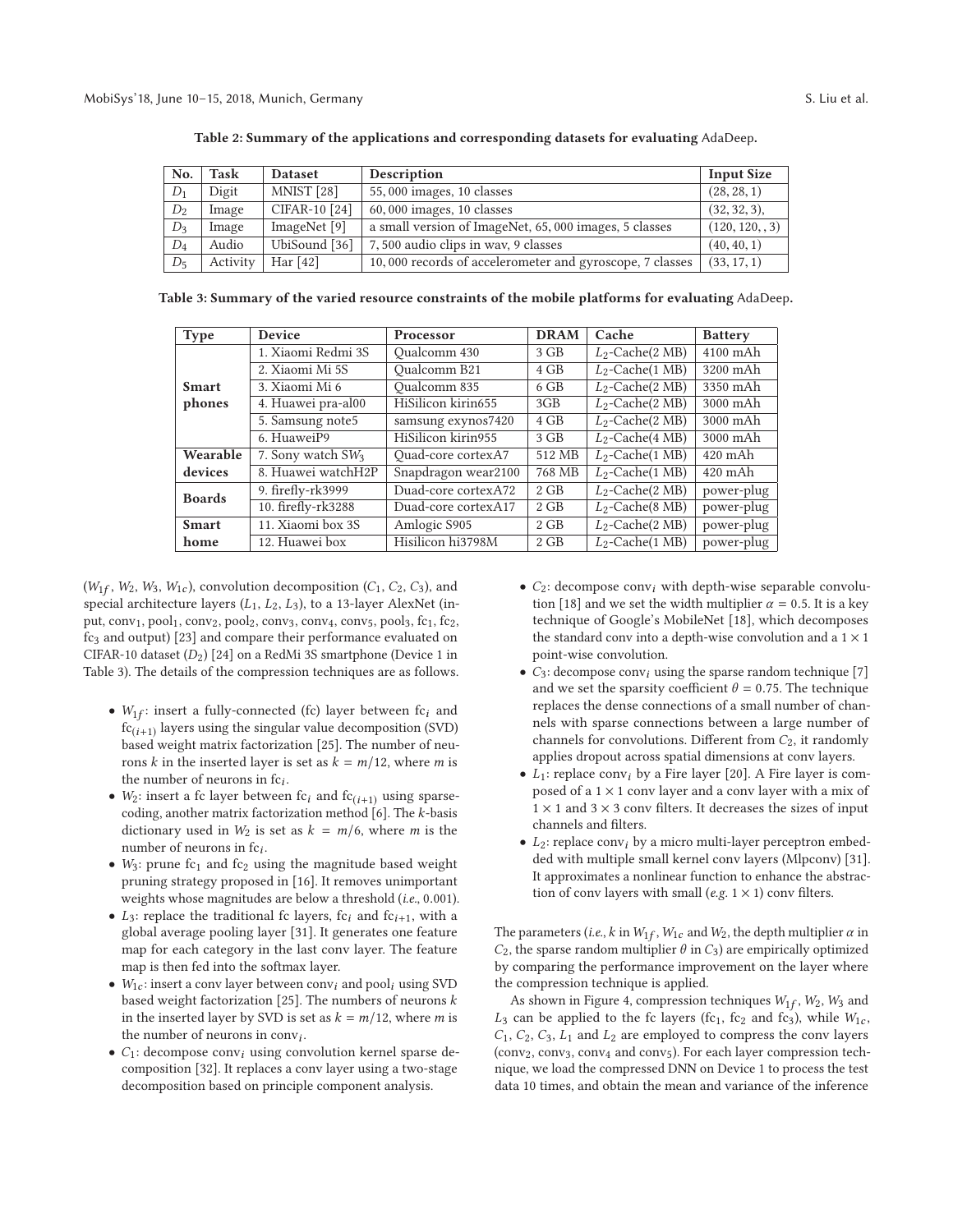On-Demand Deep Model Compression for Mobile Devices MobiSys'18, June 10-15, 2018, Munich, Germany





performance and resource utilization cost, considering the varied workload of the device at different test times.

5.2.2 Performance of Single Compression Technique. To illustrate the performance of different compression techniques, we compare their compressed DNNs in terms of the evaluation metrics (A,  $S_p$ ,  $S_f$ , T and E), over both the initial layer that they are applied to (see Figure 5) and the entire initial network, i.e., AlexNet (see Figure 6). First, we can see that overall these mainstream compression techniques are quite effective in trimming down the complexity of the initial network, with a certain accuracy loss (0.3% − 10.2%) or accuracy gain  $(0.5\% - 2.4\%)$ . For example, the compression techniques  $W_3$  and  $L_3$  reduce  $S_p$  by about 150 – 203MB, while  $W_{1c}$ ,  $C_1$ ,  $C_2$ ,  $C_3$ ,  $L_1$  and  $L_2$  reduce  $S_p$  to be less than 10*MB*. Second, as expected, compressing the fc layers ( $W_{1f}$ ,  $W_2$ ,  $W_3$ , and  $L_3$ ) results in a higher  $S_p$  reduction, while compressing the conv layers ( $W_{1c}$ ,  $C_1$ ,  $C_2$ ,  $C_3$ ,  $L_1$  or  $L_2$ ) lead to a larger C reduction. This is due to the common observation in DNNs that the conv layers consume dominant computational cost while the fc layers account for most of the storage cost. Third, most of the considered compression techniques affect the  $S_f$  of both a certain layers and the AlexNet model only in the order of  $KB$ , thus we only consider  $S_p$  for the storage cost in following experiments. Fourth, a higher reduction on  $S_p$  corresponds to a better energy efficiency in this experiment, indicating that the energy cost of fetching weights, i.e., memory access, dominates in the considered AlexNet model.

**Summary.** The performance of different categories of compression techniques on the same DNN varies. Within the same category of compression techniques, the performance also differs. There is no a single compression technique that achieves the best A, S, T and E. To achieve optimal overall performance on different mobile platforms and in different applications, it is necessary to combine different compression techniques.

5.2.3 Performance of Blindly Combined Compression Techniques. In this experiment, we compare the performance when blindly combining two compression techniques, tested on a RedMi 3S smartphone (Device 1) using the AlexNet model and CIFA-10 dataset  $(D_1)$ . Specifically, one of the four techniques to compress the fc layers fc<sub>1</sub> and fc<sub>2</sub> (i.e.,  $W_f$ ,  $W_2$ ,  $W_3$  or  $L_3$ ) is combined with one of the six techniques to compress the conv layer conv<sub>2</sub> (i.e.,  $W_{1c}$ ,  $C_1$ ,  $C_2$ ,  $C_3$ ,  $L_1$  or  $L_2$ ), leading to a total of 24 combinations. Among them, the  $W_{1c}$  +  $W_2$ ,  $L_1$  +  $L_3$  and  $L_2$  +  $L_3$  combinations have been introduced in the prior works named SparseSep [6], SqueezeNet [20] and NIN [31], respectively.

Table 4 summarizes the results. First, the compressed AlexNet using the W3 technique achieves the best overall performance. In particular, it achieves a detection accuracy of 79.9% and requires

a parameter storage of 6.09MB, an energy cost of 30.72mJ, and a detection latency of 189ms. Second, compared with the compressed model using W3, some combinations of layer compression techniques, e.g.  $C_2+W_3$  and  $C_2+L_3$ , reduce more than 48m *J* of the energy cost E, decrease the latency by about 103ms, and dramatically cut down the storage requirement  $S_p$  by more than 18MB, while incurring only 2.4% accuracy loss. On the other hand, some combinations, e.g.  $W_{1c}$ +L<sub>3</sub> and C<sub>3</sub>+W<sub>3</sub>, incur over 28% accuracy loss, and might perform worse than a single compression technique. Third, the combination of  $L_1+W_3$  achieves the best balance between system performances and resource constraints.

**Summary.** Some combinations of two layer compression techniques can dramatically reduce the resource consumption of DNNs than using a single technique. Others may lead to performance degradation. Furthermore, the search space grows exponentially when combining more than two techniques. These results demonstrate the need for an automatic optimizer to select the proper combination of compression techniques.

#### **5.3 Performance of AdaDeep**

In this subsection, we first evaluate the performance of AdaDeep's core block DRL optimizer, and then test performance of AdaDeep over five different tasks and on twelve different mobile platforms. Furthermore, to show the flexibility of AdaDeep in adjusting the optimization objectives based on user demand, we show some examples of the choices on the scaling coefficients in Eq. (8).

5.3.1 Performance of the proposed DRL optimizer. This experiment is to evaluate the advantage of the proposed DRL optimizer when searching for the optimal compression combination. To do so, we compress [LeNet, MNIST] and [AlexNet, CIFAR-10] using the DRL optimizer and two baseline optimization schemes and evaluate the resulted DNNs on a RedMi 3S snartphone (Device 1). The accuracy loss  $(\%)$  and the cost reduction  $(\times)$  are normalized over the compressed DNNs using the  $W_3$  technique.

- **Exhaustive optimizer**: This scheme exhaustively test the performance of all combinations of two compression techniques (similar to Section 5.2.3), and select the best trade-off on the validation dataset of MNIST, i.e., the one that yields the largest reward value defined by Eq. (6). The selected one is  $L_2+L_3$ , i.e., Fixed, in both the cases of LeNet on MNIST and AlexNet on CIFAR-10.
- **Greedy optimizer**: It loads the DNN layer by layer and selects the compression technique that has the largest reward value defined by Eq. (6), in which both  $\mu_1$  and  $\mu_2$  are set to be 0.5. Also, when T or S violate the budget  $T_{bqt}$  or  $S_{bqt}$ , the optimization terminates.
- **DRL optimizer**: It compresses the DNN using the DRL optimizer as described in Section 4. We set the scaling coefficients in Eq. (8) to be  $\mu_1 = 0.6$  and  $\mu_2 = 0.4$  considering that the battery capacity in RedMi 3S is relatively large and thus the energy consumption is of lower priority, and we set  $\mu_3 = 0.5$ and  $\mu_4$  = 0.5 in Eq. (8) because their corresponding constraints (*i.e.*, C and  $S_p$ ) are equally important. The same as in the Greedy search within this subsection.

Table 5 summarizes the best performance achieved by the above three optimizers. We can see that the networks generated by our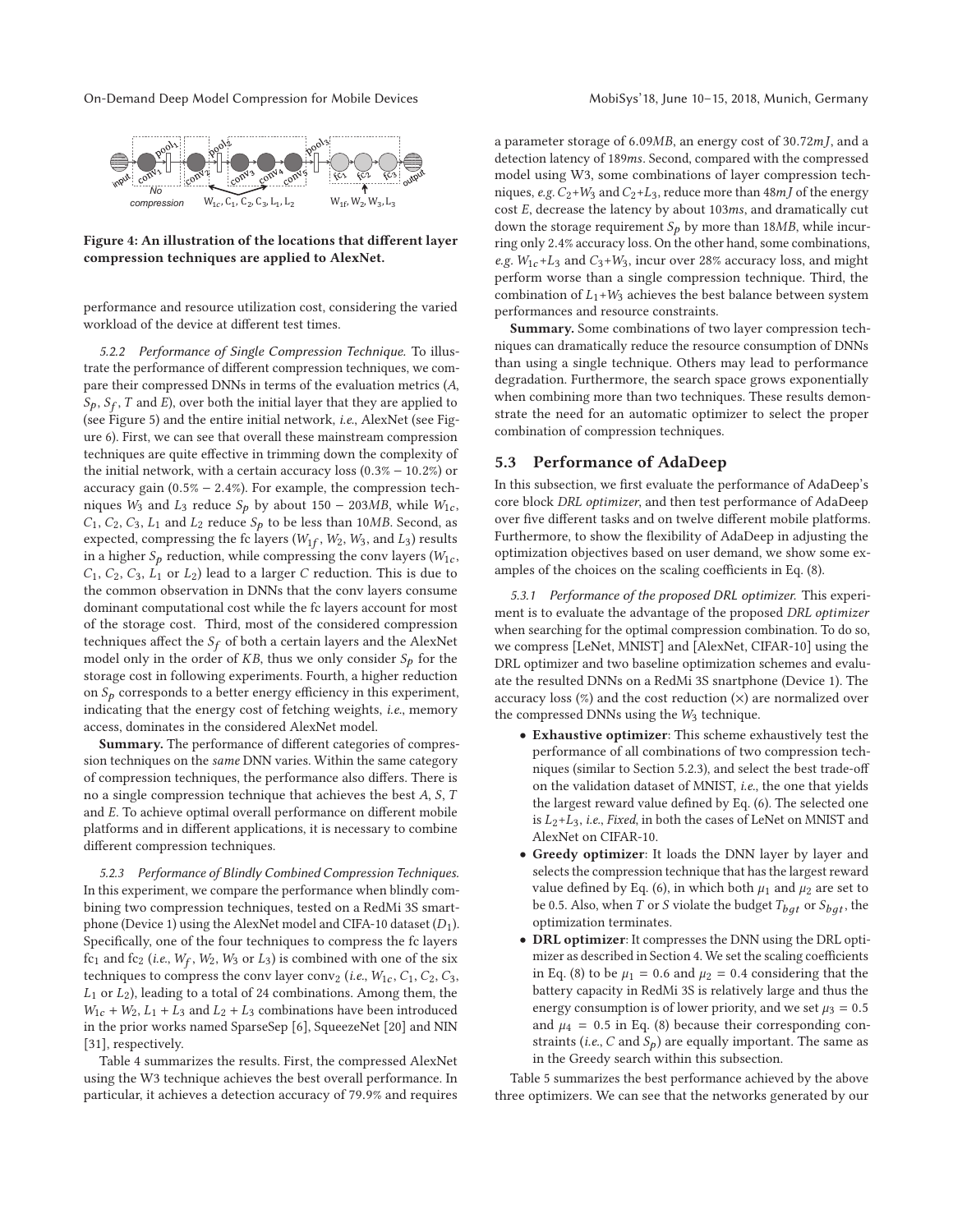

**Figure 5: Performance of different layer compression techniques minus by the** *initial layer* **that they are applied to, in terms of accuracy A, storage (** $S_p$ **,**  $S_f$ **), computational cost C, latency T, and energy cost E. The compression techniques**  $W_1f$ **,**  $W_2$ **,**  $W_3$ **,** and  $L_3$  are applied to fc<sub>1</sub> and fc<sub>2</sub>, while  $W_{1c}$ ,  $C_1$ ,  $C_2$ ,  $C_3$ ,  $L_1$  and  $L_2$  are applied to conv<sub>2</sub>. The Y-axis denotes the accuracy loss (%) **over the initial AlexNet and the cost reduction over the** *initial layer* **that they are applied to.**



**Figure 6: Performance of different layer compression techniques normalized over the** *entire* **AlexNet in terms of accuracy** A, storage  $(S_p, S_f)$ , computational cost C, latency T, and energy cost E. The compression techniques  $W_1f, W_2, W_3$ , and  $L_3$  are **applied to fc**<sup>1</sup> **and fc**2**, while**W1<sup>c</sup> **,** C1**,** C2**,** C3**,** L<sup>1</sup> **and** L<sup>2</sup> **are applied to conv**2**. The Y-axis denotes the accuracy loss (**%**) and the cost reduction over the original** *entire* **AlexNet.**

DRL optimizer achieve the best overall performance in terms of storage, latency, and energy consumption, while incurring negligible accuracy loss (0.1% or 2.1%), compared to those generated by the two baseline optimizers. In particular, compared with the DNN compressed by W3, the best DNN from the Greedy optimizer only reduces the storage size  $S_p$  by 4.6× and 2.2× in the cases of [LeNet, MNIST] and [AlexNet, CIFAR-10], respectively. In contrast, the best DNN from the Exhaustive optimizer, i.e., Fixed, can reduces  $S_p$  by 23.9× and 3.5×, respectively, while that generated by the DRL optimizer achieves a maximum reduction of 28.5 $\times$  and 4.6 $\times$  on  $S_p$ , respectively, in the two cases. Second, the network from the DRL optimizer is also the most effective in reducing the latency  $(> 2.3 \times)$ in both experiments, while those from the two baseline optimizers may result in an increased latency in some cases. For example, the network from the Greedy optimizer increases  $T$  by  $0.6 \times$  in the [LeNet, MNIST] experiment and the one from the Exhaustive optimizer introduces an 0.7× extra latency in the [AlexNet, CIFAR-10] experiment. Third, when comparing the energy cost, Fixed is the least energy-efficient (reduce the energy consumption by only 1.1× over the DNN compressed by  $W_3$ ), while those from both the DRL and Greedy optimizers achieve an energy reduction of 1.8× to 2.8×, respectively. Meanwhile, the accuracy loss of the networks from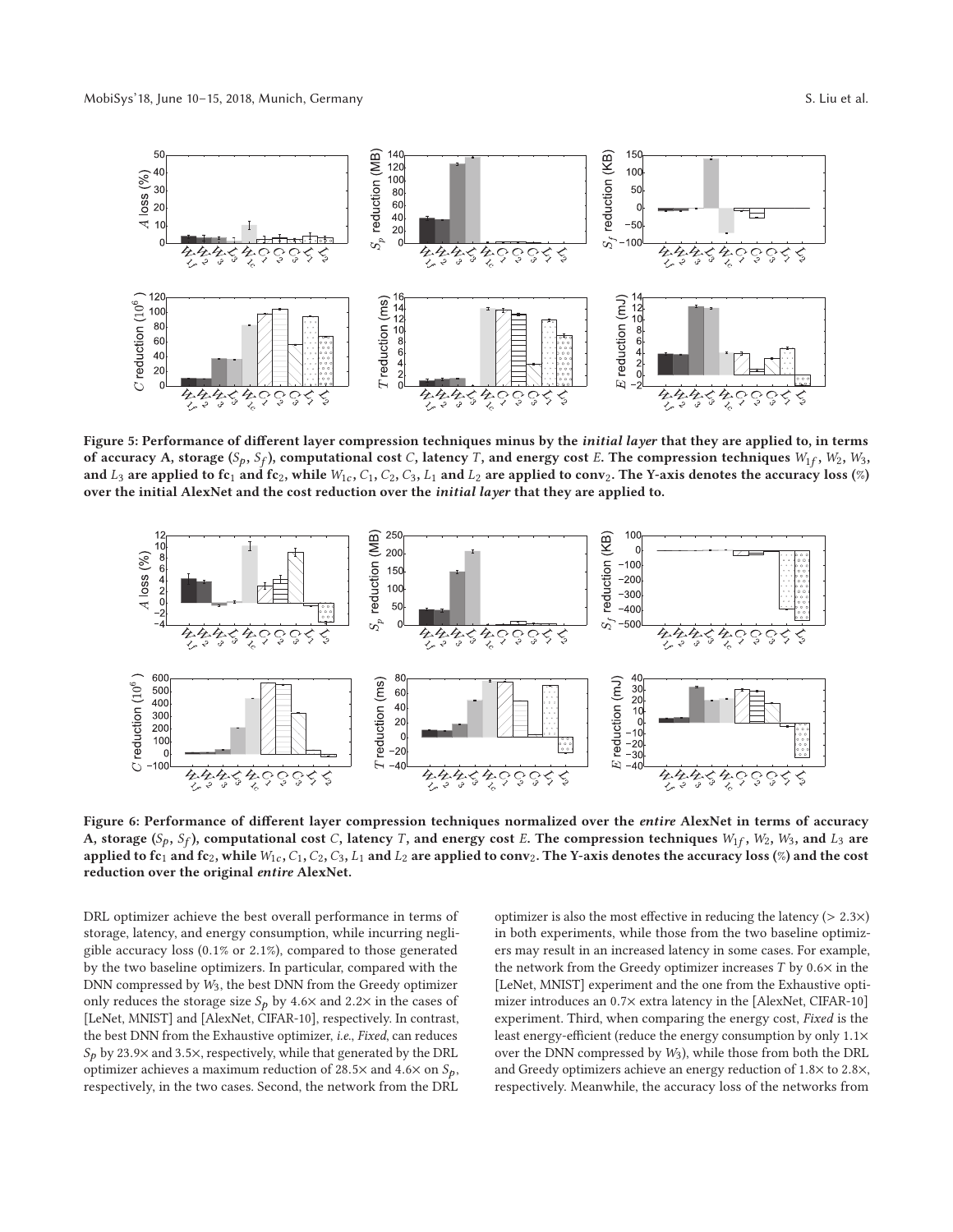| Compression    |         | Measured accuracy & cost |       |       | Compression                        | Measured accuracy & cost |           |       |       |  |
|----------------|---------|--------------------------|-------|-------|------------------------------------|--------------------------|-----------|-------|-------|--|
| technique      | $A(\%)$ | $S_p(MB)$                | T(ms) | E(mI) | technique                          | $A(\%)$                  | $S_p(MB)$ | T(ms) | E(mI) |  |
| $C_1+W_{1f}$   | 74.2    | 15.3                     | 180   | 62.8  | $L_1+W_{1f}$                       | 79.8                     | 16.2      | 194   | 33.7  |  |
| $C_1 + W_2$    | 75.1    | 12.3                     | 189   | 65.2  | $L_1+W_2$                          | 78.1                     | 15.3      | 189   | 34.4  |  |
| $C_1+W_3$      | 77.6    | 23.2                     | 132   | 63.48 | $L_1+W_3$                          | 84.8                     | 1.1       | 86    | 13.9  |  |
| $C_1 + L_3$    | 75.4    | 0.68                     | 102   | 52.9  | $L_1 + L_3[20]$                    | 87.1                     | 1.6       | 257   | 78.2  |  |
| $C_2 + W_{1f}$ | 72.4    | 15.3                     | 129   | 33.1  | $L_2+W_{1f}$                       | 86.4                     | 17.4      | 305   | 108.4 |  |
| $C_2+W_2$      | 71.8    | 14.9                     | 130   | 31.3  | $L_2+W_2$                          | 86.9                     | 17.1      | 312   | 100.1 |  |
| $C_2 + W_3$    | 81.8    | 2.9                      | 124   | 14.8  | $L_2+W_3$                          | 88.7                     | 10.6      | 266   | 51.6  |  |
| $C_2 + L_3$    | 81.5    | 0.7                      | 98    | 16.9  | $L_2 + L_3[31]$                    | 87.1                     | 1.8       | 126   | 113.4 |  |
| $C_3 + W_{1f}$ | 59.3    | 16.7                     | 236   | 43.4  | $W_{1c} + W_{1f}$                  | 78.4                     | 16.1      | 139   | 36.1  |  |
| $C_3+W_2$      | 57.5    | 15.7                     | 210   | 42.7  | $W_{1c}$ + $W_2$ [6]               | 79.2                     | 16.4      | 147   | 39.3  |  |
| $C_3+W_3$      | 53.2    | 3.2                      | 60    | 21.7  | $W_{1c} + W_3$                     | 61.2                     | 2.7       | 143   | 20.8  |  |
| $C_3 + L_3$    | 77.3    | 1.4                      | 84    | 26.8  | $W_1$ <sub>c</sub> +L <sub>3</sub> | 56.2                     | 1.2       | 27    | 22.9  |  |

**Table 4: Performance of combining two compression techniques to compress both the fc layers and the conv layers, evaluated on a RedMi 3S smartphone (Device 1) using the AlexNet model and CIFAR-10 dataset (**D1**).**

**Table 5: Performance of the best DNN generated by the DRL and baseline optimizers and tested on a RedMi 3S smartphone (Device 1) using LeNet on MNIST (D1) and AlexNet on CIFAR-10 (D2). The accuracy loss** % **and the cost reduction (**×**) are normalized over the corresponding DNN compressed using** W3**.**

| Optimizer         |         |              |             | Compared to the compressed LeNet   Compared to the compressed AlexNet |            |                          |             |             |
|-------------------|---------|--------------|-------------|-----------------------------------------------------------------------|------------|--------------------------|-------------|-------------|
|                   | A loss  |              |             |                                                                       | . A loss ' |                          |             |             |
| <b>Exhaustive</b> | $0.1\%$ | $23.9\times$ | $2.7\times$ | $1.1\times$                                                           | $-7.2\%$   | $3.5\times$ 0.7 $\times$ |             | $1.2\times$ |
| Greedy            | 2.3%    | $4.6\times$  | $0.6\times$ | $2.7\times$                                                           | 0.3%       | $2.2 \times$             | $1.2\times$ | 1.9x        |
| <b>DRL</b>        | $0.2\%$ | $28.5\times$ | $3.8\times$ | $2.8\times$                                                           | $-4.9%$    | $4.6\times$              | $2.3\times$ | 1.8×        |

the two baseline optimizers ranges from 0.1% to 2.3%, while those from our proposed DRL optimizer have the best accuracy (only a 0.2% degradation in the [LeNet, MNIST] case and even a 4.9% gain in the [AlexNet, CIFAR-10] case). Finally, as for the training time, the DRL optimizer requires a shorter, or equal, or longer time compared with the exhaustive and Greedy optimizers (see Section 5.3.3 for examples of DRL's required training time). Also, we recognize that it is impossible to compare the performance of the network generated by AdaDeep with that of the DNN compressed by the optimal combination among all possible combinations, because it is not practical to test all possible combinations of the considered compression techniques and identify the optimal one.

**Summary.** DRL optimizer outperforms the other two schemes in terms of the storage size, latency, and energy consumption while incurring negligible accuracy in diverse recognition tasks. This is because the run-time performance metrics  $(A, S, T, A)$  and the resource constraints  $(S \text{ and } T)$  are systematically included in the reward value and adaptively feedback to the DRL decision process.

5.3.2 AdaDeep over Different Tasks. In this experiment, AdaDeep is evaluated on all the five tasks/datasets (see Table 2) using a RedMi 3S smartphone (Device 1). We set the scaling coefficients in Eq. (8) to be the same as those for the DRL optimizer in § 5.3.1, *i.e.*,  $\mu_1 = 0.6$ and  $\mu_2 = 0.4$ ,  $\mu_3 = 0.5$  and  $\mu_4 = 0.5$ . In addition, we assume a Cache storage budget of 2 MB and a latency budget of 10 ms.

**Performance.** Table 6 compares the performance of the best DNNs generated by AdaDeep on the five tasks in terms of accuracy loss, storage  $S_p$ , computation C (total number of MACs), latency T

and energy cost  $E$ , normalized over the DNNs compressed using  $W_3$ . Compared with their initial DNNs, DNNs generated by AdaDeep can achieve a reduction of  $1.8 \times -38 \times$  in  $S_p$ ,  $0.8 \times -3.3 \times$  in C,  $0.8 \times$ - 19.8 $\times$  in T, and 1.1 $\times$  - 4.3 $\times$  in E, with a negligible accuracy loss  $(< 1\%)$  or even accuracy gain  $(< 4.9\%).$ 

**Summary.** For different compressed DNNs, tasks, and datasets, the combination of compression techniques found by AdaDeep also differs. Specifically, the combination that achieves the best performance while satisfying the resource constraints is  $C_3+W_3$  for Task 1 (on MNIST initialized using LeNet),  $L_1+W_3$  for Task 2 (on Cifar10 initialized using AlexNet),  $L_2+C_1+L_3$  for Task 3 (on ImageNet initialized using AlexNet),  $L_2+C_2+L_3$  for Task 4 (on ImageNet initialized using VGG),  $C_3+L_3$  for Task 5 (on Ubisound initialized using LeNet), and  $L_1+W_3$  for Task 6 (on Har initialized using LeNet), respectively. We can see that although the combination of compression techniques found by AdaDeep cannot always outperforms a single compression techniquein in all metrics, it achieves a better overall performance in terms of the five metrics according to the specific user demands.

5.3.3 AdaDeep over Different Mobile Devices. This experiment evaluates AdaDeep across twelve different mobile devices (see Table 3) using LeNet and UbiSound  $(D_4)$  as the initial DNN and evaluation dataset, respectively. The performance achieved by the initial DNN is as follows:  $A = 95.1\%$ ,  $S_p = 25.2$  MB,  $C = 28,324,864$ ,  $T = 31$  ms, and  $E = 4.3$  mJ.

As shown in Table 3, different devices have different resource constraints, which lead to different performance and budget demands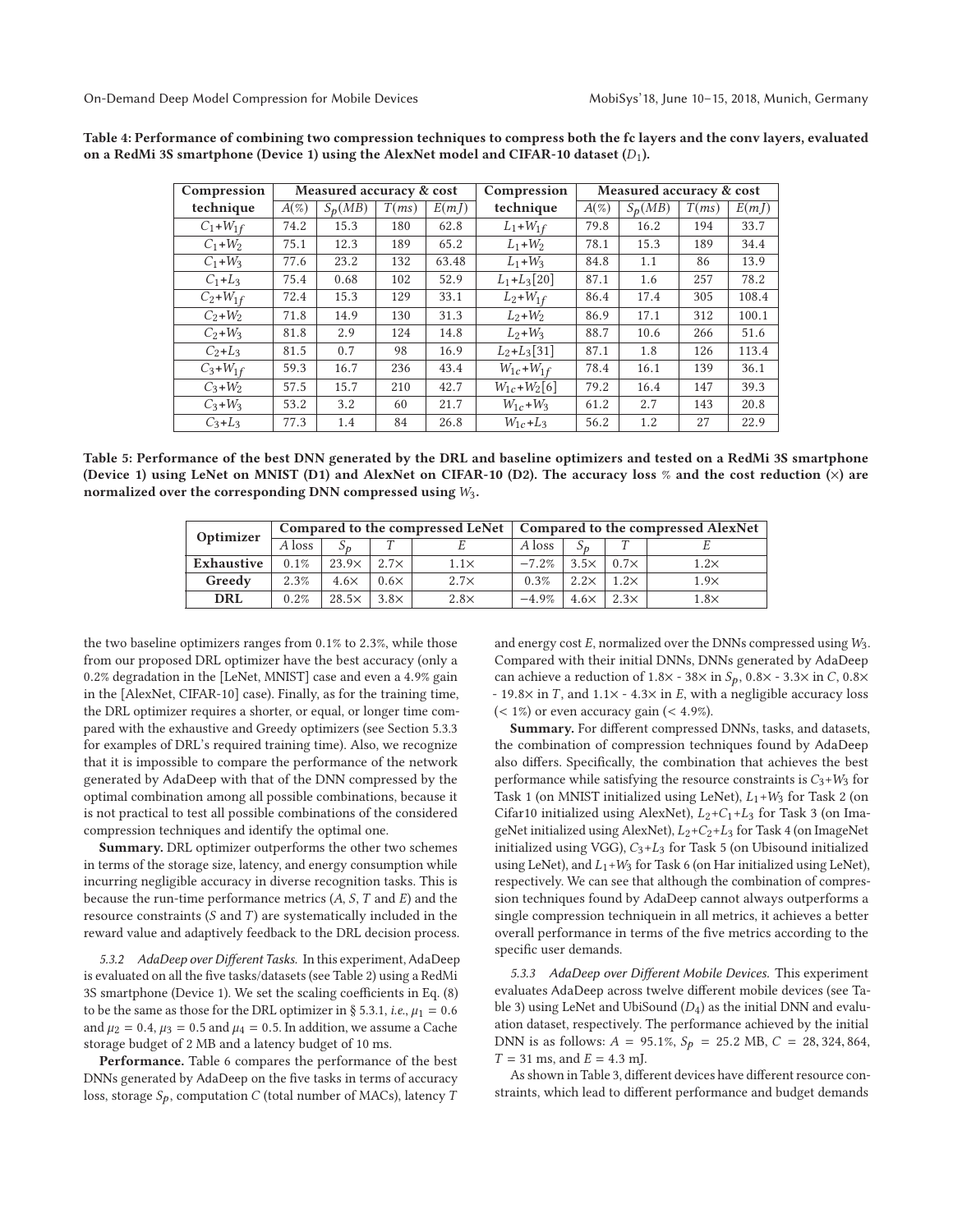**Table 6: Performance of** AdaDeep **evaluated on different tasks/datasets using a RedMi 3S smartphone (Device 1), normalized over the corresponding DNNs compressed using**W3**. The compression techniques marked by '\*' are the combinations that have not been proposed in related studies.**

| Task                  | Compression techniques | Compare to the DNN compressed using $W_3$ technique |             |              |             |         |  |  |
|-----------------------|------------------------|-----------------------------------------------------|-------------|--------------|-------------|---------|--|--|
|                       |                        | $S_{D}$                                             |             |              | E           | A loss  |  |  |
| 1. MNIST (LeNet)      | $*C_3 + W_3$           | $1.8\times$                                         | $1.5\times$ | $1.8\times$  | $1.3\times$ | $-2.5%$ |  |  |
| 2.CIFAR-10 (AlexNet)  | $L_1 + W_3$            | $4.6\times$                                         | $3.1\times$ | $2.3\times$  | $1.8\times$ | $-4.9%$ |  |  |
| 3. ImageNet (AlexNet) | $*L_2 + C_1 + L_3$     | $18.2\times$                                        | $2.1\times$ | $3.7\times$  | $1.2\times$ | $-1.2%$ |  |  |
| 4.ImageNet (VGG)      | $*L_2 + C_2 + L_3$     | $38\times$                                          | 3.3x        | $19.8\times$ | $4.3\times$ | 0.1%    |  |  |
| 5. Ubisound (LeNet)   | $*C_3 + L_3$           | $3.2\times$                                         | $1.9\times$ | $1.6\times$  | $1.1\times$ | 0.4%    |  |  |
| 6.Har (LeNet)         | $L_1 + W_3$            | $2.1\times$                                         | $0.8\times$ | $0.8\times$  | $1.5\times$ | $-2.6%$ |  |  |

and thus require different coefficients  $\mu_1 \sim \mu_4$  in Eq. (8). Specifically, we empirically optimize  $\mu$ 1 ~  $\mu$ 4 for different devices to be:  $\mu$ <sub>2</sub> =  $max\{\frac{4000-E_{battery}}{4000}, 0.6\}, \mu_1 = 1 - \mu_2, \mu_4 = max\{\frac{8-S_{Cachee}}{8}, 0.6\},\$ and  $\mu_3 = 1 - \mu_4$ .

**Performance.** Table 7 summarizes the generated compression combinations by AdaDeep and the performance of the corresponding compressed DNNs. For the twelve different resource constraints, DNNs generated by AdaDeep, which are initiated with the same DNN model, can reduce the parameter size by 3.4× - 28.1×, computation cost by  $1.6\times$  - 6.8 $\times$ , latency by  $1.1\times$  - 3.1 $\times$  and energy cost by  $1.1 \times -9.8 \times$ , respectively, while incurring a negligible accuracy loss ( $\leq$  2.1%). The optimal combinations of compression techniques found by AdaDeep differ from device to device. Furthermore, AdaDeep finds some combinations that work the best for a given mobile platform yet have not been proposed by previous works (e.g.  $C_1+W_3$  for Device 1,  $C_2+W_3$  for Devices 3, 4 and 5,  $C_3+W_3$  for Device 11).

The training process of AdaDeep includes three intertwined phases: training the regularized DNN, re-training (such as in  $L_1$ ,  $L_2$ ,  $L_3$ ) or fine-tuning (such as in  $W_3$ ) DNN for compression, and training the DQN optimizer. Because the training time of the regularized DNN is standard, we only quantify the total training time required by the DNN compression and the DQN based selection on different tasks, which is 3 hours on [MNNIST, LeNet], 10 hours on [CIFAR-10, LeNet], 6.5 hours on [CIFAR-10, AlexNet], 3.5 hours on [Ubisound, LeNet], 2 hours on [Har, LeNet], and 15 hours on [ImaeNet, AlexNet], respectively, using two HP Z400 workstations with two GEFORCE GTX 1060 GPU cards.

**Summary.** Overall, AdaDeep can automatically select the proper combinations of compression techniques that meet diverse demands on accuracy and resource constraints within 3.5 to 15 hours. We find that the optimal compression strategy differs over tasks and across mobile devices, and there is no one-fit-all compression technique for all tasks and mobile devices. AdaDeep is able to adaptively select the best compression strategy given diverse user demands. It also uncovers some combinations of compression techniques not proposed in previous works. Also, the sensitivity of the performance metrics to different resources may vary for different choices of the scaling coefficients ( $\mu_1 \sim \mu_4$ ).

# **6 RELATED WORK**

Our work is closely related to the following research.

# **6.1 Automatic Hyperparameter Optimization**

Hyperparameters of DNNs, such as the number of layers and neurons, the size of filters and the model architecture, are crucial to the inference accuracy of DNNs. Common hyperparameter tuning techniques can be categorized into parallel search, such as grid search [5] and random search [4], and sequential search, such as Bayesian optimization [38]. The grid and random search approaches search blindly and thus are usually time-consuming. Bayesian approaches [39] [11] [40] automatically optimize the hyperparameters, but can still be slow due to the intrinsically sequential operations.

In general, DNNs need to be compressed either during or after training to be deployed on resource-constrained mobile devices, due to their high complexity. Selecting compression techniques can be viewed as a hyperparameter tuning process. Inspired by state-of-the-art automatic hyperparameter optimization techniques, AdaDeep is the first work to treat compression techniques as a new hyperparameter to be tuned during training.

#### **6.2 DNN Compression**

The success and popularity of machine learning in mobile and IoT applications [12][19][27][49] has stimulated the adoption of more powered DNNs in mobile and embedded devices. Compression is a commonly employed technique to trim down the complexity of DNNs, which can be performed by reducing the weight precision, or the number of operations, or both [41]. Various DNN compression techniques have been proposed, including weight compression [6] [16] [25], convolution decomposition [7] [18] [32], and compact architectures [20] [31]. However, existing compression techniques investigate a one-for-all scheme, e.g. how to reduce DNN complexity using one compression technique, and do not consider the various resource constraints across different deployment platforms.

AdaDeep enables an automatic selection of the best combination of different compression techniques that balance the applicationdriven system performance and the platform-imposed resource constraints. Specifically, AdaDeep supports automatic selection from three categories of mainstream DNN compression techniques.

### **6.3 Run-time DNN Optimization**

Orthogonal to DNN compression, DNNs can also be optimized at run-time to reduce their resource utilization and unnecessary overhead on energy, latency, storage or computation. MCDNN [17] pre-evaluates a set of compressed models with different execution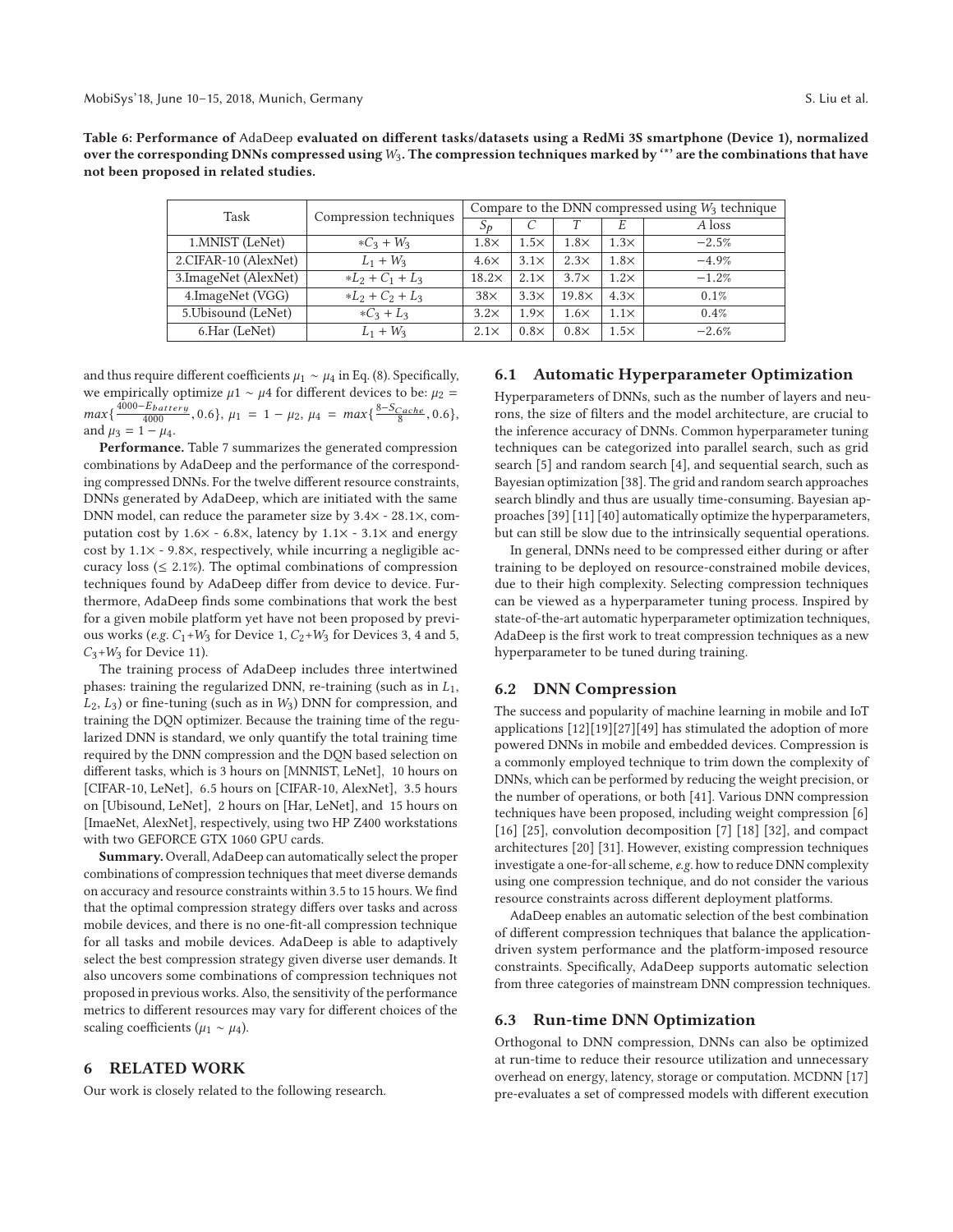| Device                        | Compression techniques | Compare to initial DNN |             |             |             |          |  |  |
|-------------------------------|------------------------|------------------------|-------------|-------------|-------------|----------|--|--|
|                               |                        | $S_{\boldsymbol{D}}$   | C           | Т           | E           | A loss   |  |  |
| 1. Xiaomi Redmi 3S            | $C_1 + W_3$            | $12.1\times$           | $2.1\times$ | $1.6\times$ | $1.1\times$ | $0.9 \%$ |  |  |
| 2. Xiaomi Mi 5S               | $C_2 + L_3$            | $27.1\times$           | $3.6\times$ | $2.1\times$ | $1.2\times$ | 1.8%     |  |  |
| 3. Xiaomi Mi 6                | $*C_2 + W_3$           | $13.1\times$           | $5.6\times$ | $1.9\times$ | $1.6\times$ | 1.1%     |  |  |
| 4. Huawei pra-al00            | $*C_2 + W_3$           | $12.7\times$           | $6.8\times$ | $1.4\times$ | $1.8\times$ | 1.2%     |  |  |
| 5. Samsung note5              | $*C_2 + W_3$           | $12.8\times$           | $4.1\times$ | $1.6\times$ | $1.8\times$ | 1.2%     |  |  |
| 6. Huawei iP9                 | $C_1 + W_3$            | $13.0\times$           | $1.6\times$ | $1.6\times$ | $1.7\times$ | 0.9%     |  |  |
| 7. Sony watch SW <sub>3</sub> | $C_2+W_2$              | $6.4\times$            | $2.1\times$ | $1.5\times$ | $9.8\times$ | 1.6%     |  |  |
| 8. Huawei watchH2P            | $L_2+L_3$              | $27.8\times$           | $3.6\times$ | $3.1\times$ | $8.3\times$ | 2.1%     |  |  |
| 9. firefly-rk3999             | $L_1 + W_3$            | $13.2\times$           | $5.6\times$ | $2.6\times$ | $1.2\times$ | 1.8%     |  |  |
| 10. firefly-rk3288            | $C_2 + W_{1f}$         | $3.4\times$            | $4.8\times$ | $1.1\times$ | $1.3\times$ | 0.7%     |  |  |
| 11. Xiaomi box 3S             | $*C_3 + W_3$           | $14.1\times$           | $4.1\times$ | $1.4\times$ | $1.1\times$ | 1.2%     |  |  |
| 12. Huawei box                | $L_1+L_3$              | $28.1\times$           | $1.6\times$ | $2.8\times$ | $1.2\times$ | 1.9%     |  |  |

**Table 7: Performance of** AdaDeep **on different devices using the UbiSound dataset (**D4**), normalized over the corresponding initial DNNs. The compression techniques marked by '\*' are the combinations that have not been proposed in related studies.**

overhead and selects one for each DNN that maximizes the accuracy given total cost constrains of multi-programmed DNNs. However, it only presents two cost reduction algorithms. LEO [13] designs a low power unit resource scheduler to maximize the energy efficiency for the unique workload of different tasks on heterogenous computation resources. DeepX [25] designs a set of resource control algorithms to decompose DNNs into different unit-blocks for efficient execution on heterogeneous computation resources. EIE [15] is a dedicated accelerator to execute sparse NN.

The above run-time optimization techniques can be applied on top of the compressed DNN generated by AdaDeep to further improve the efficiency of DNN execution on mobile devices. For example, the current version of AdaDeep only leverages the CPU on mobile platforms for DNN execution. The scheduler proposed in [13] and [25] can be combined when extending AdaDeep to mobile platforms with heterogenous resources. With proper hardware support, the sparse NN output by AdaDeep can also be executed faster using the accelerator in [15].

## **6.4 Automatic Control Techniques using DRL**

Deep reinforcement learning (DRL) is widely applied in automaticplay games to learn actions at different states that maximize a given reward function [35]. For example, Mnih et al. [35] propose to learn control policies from complex sensory inputs using a deep Qnetwork (DQN). Liu et al. [33] leverage DQN to dynamically select parts of a NN to execute according to different input resolution so as to improve computational efficiency of multi-objective optimization problems. Achiam et al. [1] solve the constrained optimization problem with DRL by replacing the objective and constraints with approximate surrogate, i.e., lower bound on policy divergence. However, the required operation of inverting the divergence matrix is in general impractically expensive. Bello et al. [3] present a framework to tackle the combinatorial optimization of sequential problems with DRL and recurrent DNN.

To the best of our knowledge, AdaDeep is the first work to leverage DQN for DNN compression optimization, considering both application-driven system performance and platform constraints.

# **6.5 Automatic DNN Architecture Optimization**

An emerging topic of interest for the deep learning community is to automate the engineering process of deep model architectures: using recurrent networks and reinforcement learning to generate the model descriptions of deep models [50], or by transferring architectural building blocks to construct scalable architectures on larger datasets [51]. Those methods are purely data-driven, with deep architectures composed with the goal to maximize the expected accuracy on a validation set. Lately, a handful of exploratory works have emerged to correlate the model composition with domain knowledge. For example, Andreas et al. [2] constructed and learned modular networks, which composed collections of jointlytrained neural "modules" into deep networks for question answering, to simultaneously exploit the representational capacity of deep networks and the compositional linguistic structure of questions. Devin et al. [10] proposed a similar modular network by decomposing robotic policies into task-specific and robot-specific modules, to facilitate multi-task and multi-robot policy transfer. However, none of those previous efforts have correlated their efforts with DNN compression and energy efficiency.

## **7 CONCLUSION**

This paper presents AdaDeep, an automatic optimization framework that selects a combination of compression techniques that balance diverse user-specified performance goals and device-imposed resource constraints. We systematically formulate the goals and constraints on accuracy, latency, storage and energy into a unified optimization problem, and leverage a deep reinforcement learning based strategy to effectively find the feasible combination of compression techniques. Evaluations on five widely used datasets and twelve different mobile devices show that there is no one-fit-all compression technique that meets the specific performance goals and resource constraints. It also figures out some combinations of compression techniques unexplored in previous DNN compression research. AdaDeep is the first work that models DNN compression as a new hyperparameter for automatic tuning. In the future,